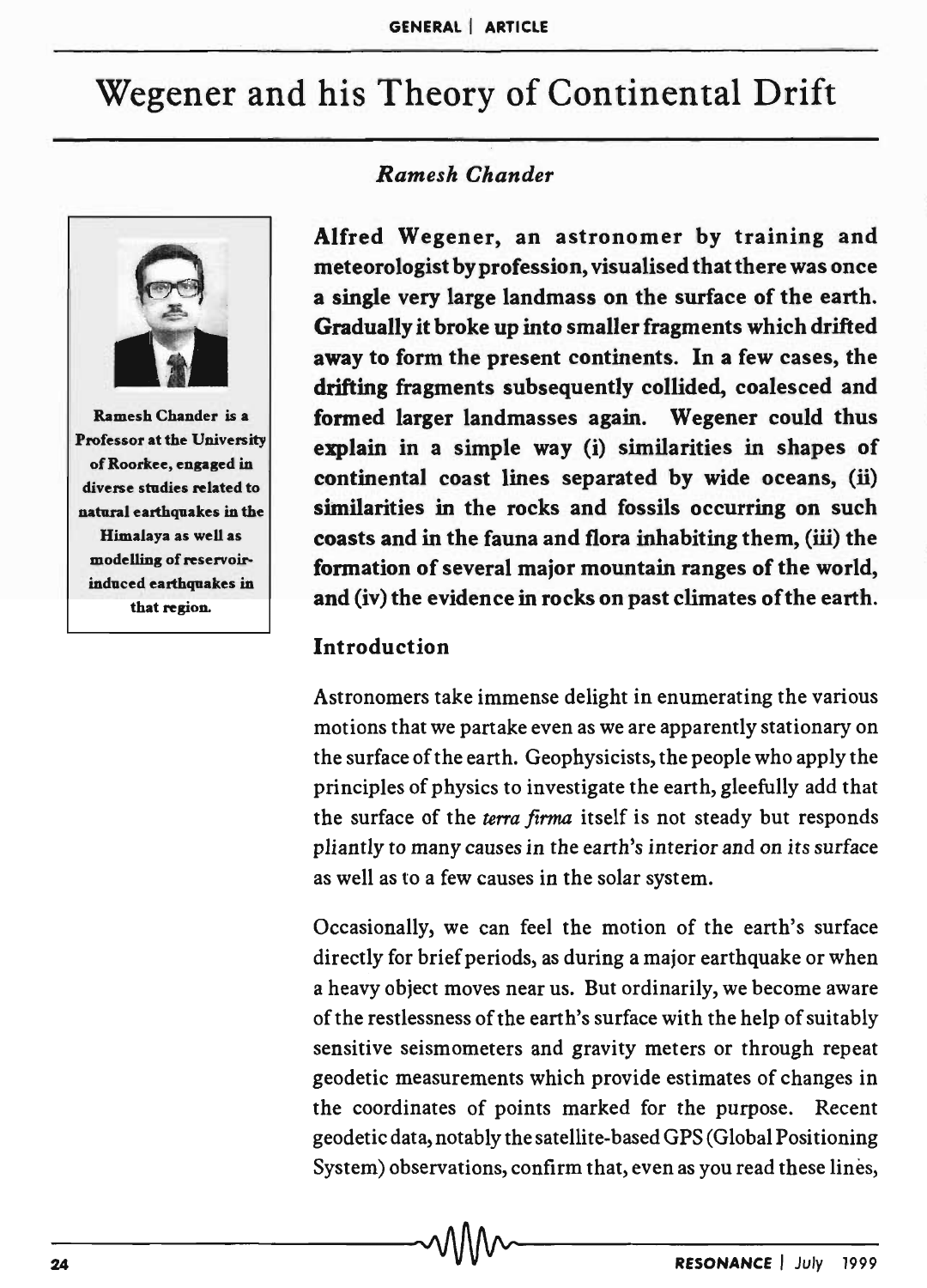the continents are moving at the rate of a few centimetres per year relative to a coordinate system rotating with the earth as well as relative to each other. The limited GPS data for the Indian subcontinent indicate that it is moving approximately northward at 5-6 cm per year currently relative to the earthfixed coordinate system.

Several types of evidence in rocks on land and on the seafloor and in the animal and plant kingdoms may be explained simply if we assume that the continents, which are now widely separated, may have been together in the past. Thus, it is surmised that all the present continents of the world may have been joined in a single super continent called Pangea *(Figure* 1) circa 200 Ma, where Ma stands for mega annum or million years. Starting from a position in the Southern Hemisphere, the Indian subcontinent may have drifted over a distance of about 5000 km to reach its present position north of the equator.

The possibility of continental drift has been suggested off and on ever since reasonably accurate maps of continental coasts All the present continents of the world may have been joined in a single super continent called Pangea

Figure 1. A recent reconstruction of the super continent of Pangea at about 200 Ma. (after Owen, 1983)

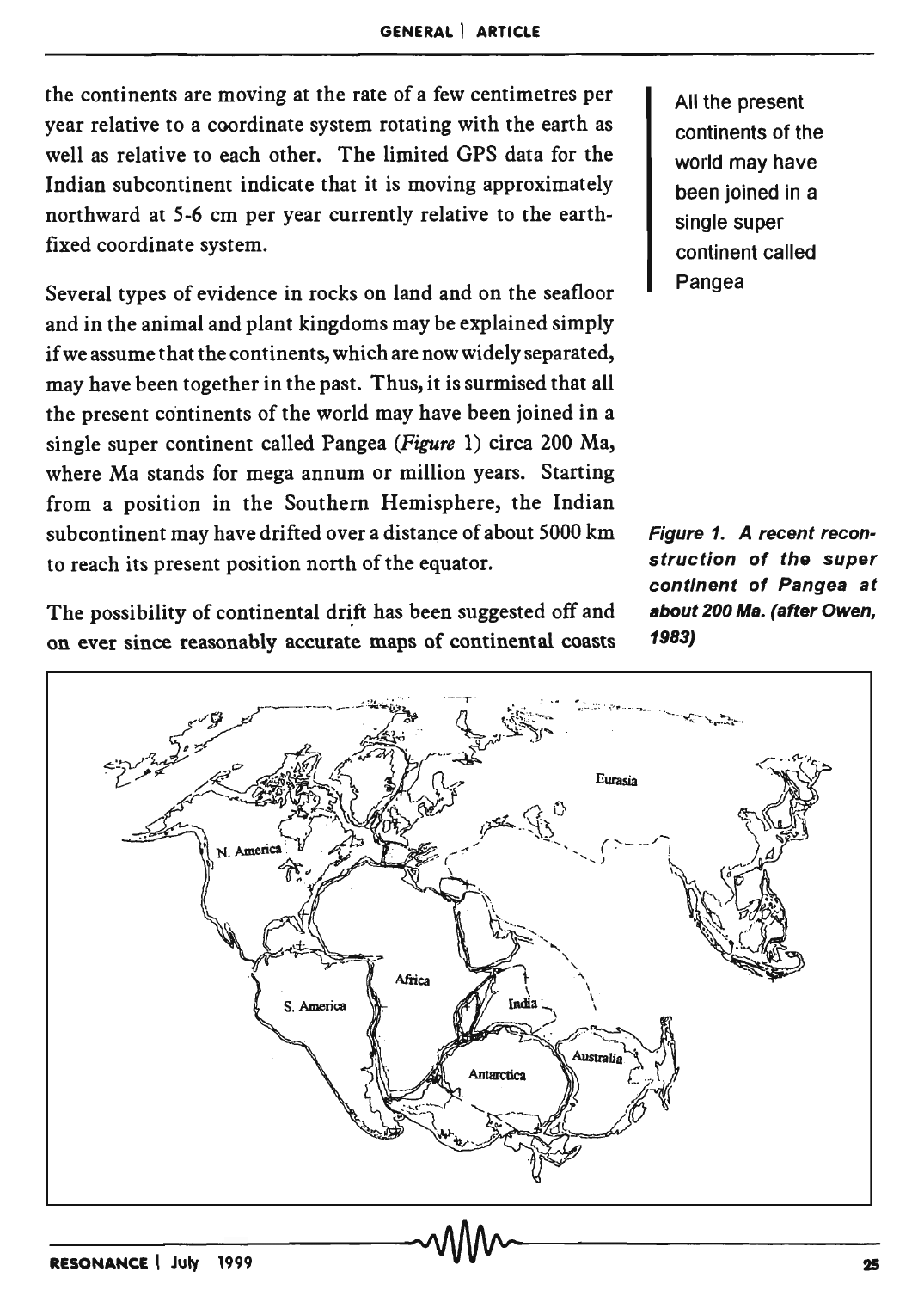in 1910 when Le Grand argued that there was no single ruling paradigm in earth sciences, Wegener first thought about the concept of continental drift.

have been available. But the credit for the theory is given to Alfred Wegener (see inside of back cover) because he first provided a detailed and reasoned exposition of the theory of continental drift. He defended his theory against a chorus of criticism for about two decades and constantly sought evidence to strengthen it. I recall here some ideas and events related to Wegener's theory and its subsequent metamorphoses.

# The Scene in Earth Sciences ca 1910

In 1910 when Le Grand argued that there was no single ruling paradigm in earth sciences, Wegener first thought about the concept of continental drift. At best, there were two main schools among earth scientists. One school professed broad allegiance to ideas of Hutton and Lyell, and the other to those of Werner, Cuvier and Suess. Neither school could provide satisfactory explanations for all the following problems and dilemmas.

Firstly, there was no agreed theory about the origin of the Alps and other mountain ranges of the world. The Alps are mentioned specifically because at the time they were the most extensively studied mountains and, for obvious reasons, of the greatest interest to European geologists.

Secondly, there was the enigma of the remarkable similarities in the shapes of coastlines on opposite sides of many oceans. For example, the mainly convex coastline of Brazil matches the pronouncedly concave trend in the African coast bordering the Gulf of Guinea *(Figure* 2). This congruence stretches on the South American side from Para to Bahia Blanca and on the African side from Liberia to the Cape of Good Hope. It was demonstrated ca 1964 that the match is even better if, instead of the present coastlines, we consider the corresponding, submerged, seaward edges of the two continental shelves.

A third major problem was to explain the many instances of phenomenal similarities in rocks which are located on the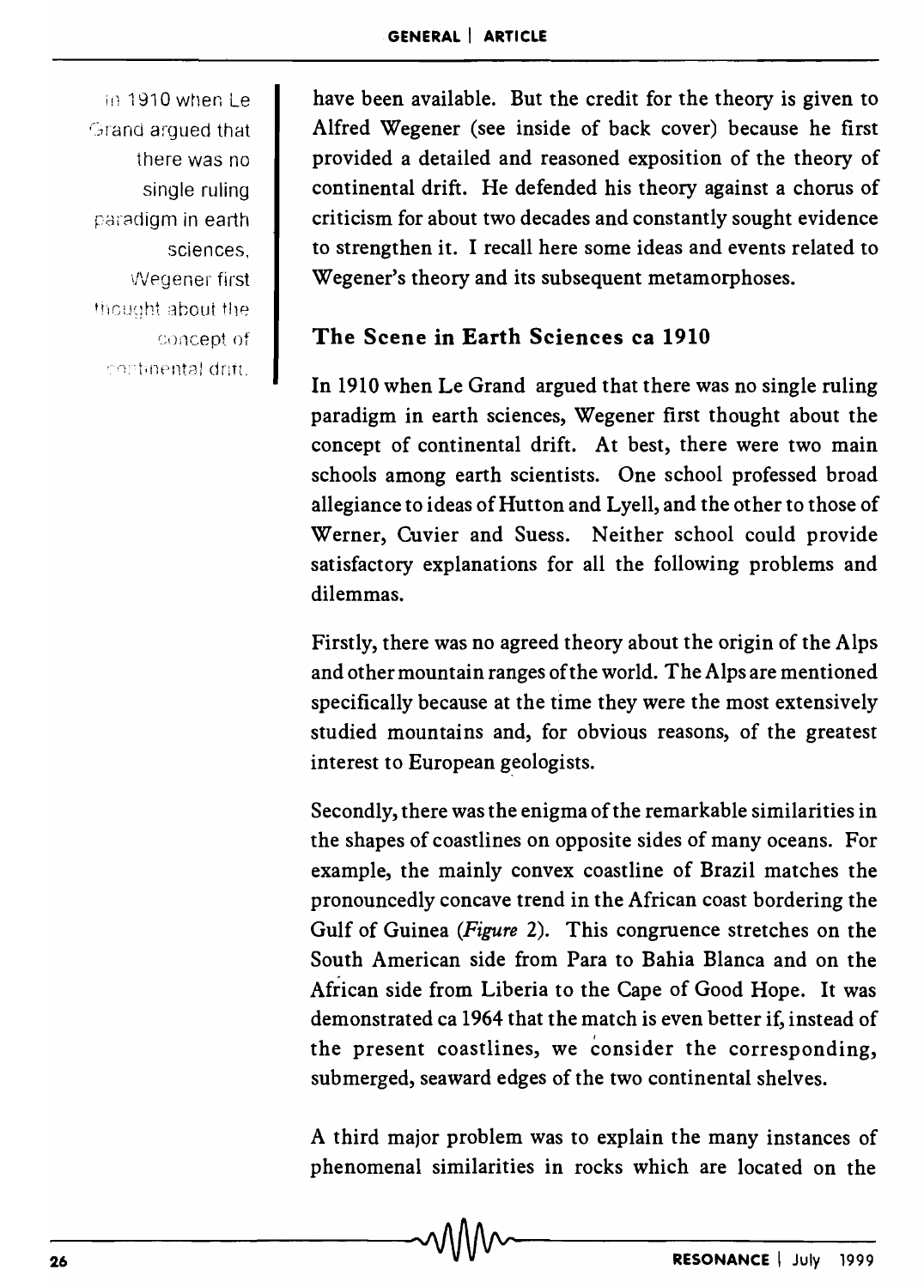

Figure 2. A recent reconstruction showing in detail the pre-drift alignment of South America and Africa. (after Owen, 1983)

opposite shores of oceans and which contain evidence of events over extended intervals of geologic time. For example, studies of rocks from many localities on the eastern coast of South America and western coast of Africa *(Figure* 3) suggest that these regions had remarkably similar histories for the period between 400 and 200 Ma. During this time, in both regions, an extended period of glaciations and deglaciations was followed by a period in which there were massive eruptions of lava.

Fourthly, there was no satisfactory explanation for many similarities evident in fossils and living species of plants and animals on different continents. For example, fossils of *Mesosaurus,* a small reptile living in fresh-to-brackish waters about 280 Ma, are found in Brazil as well as South Africa. Similarly, fossils of *Glossopteris,* an extinct genus of gymnosperms that flourished between 300 and 250 Ma, are found in coal beds of South America, South Africa, Antarctica, Australia and India. Also, the garden snails and earthworms of North America and Europe of today are related. Did these and numerous other such similarities arise because those life forms evolved on parallel lines in widely separated continents or there were connections between landmasses that facilitated migration of fauna and flora?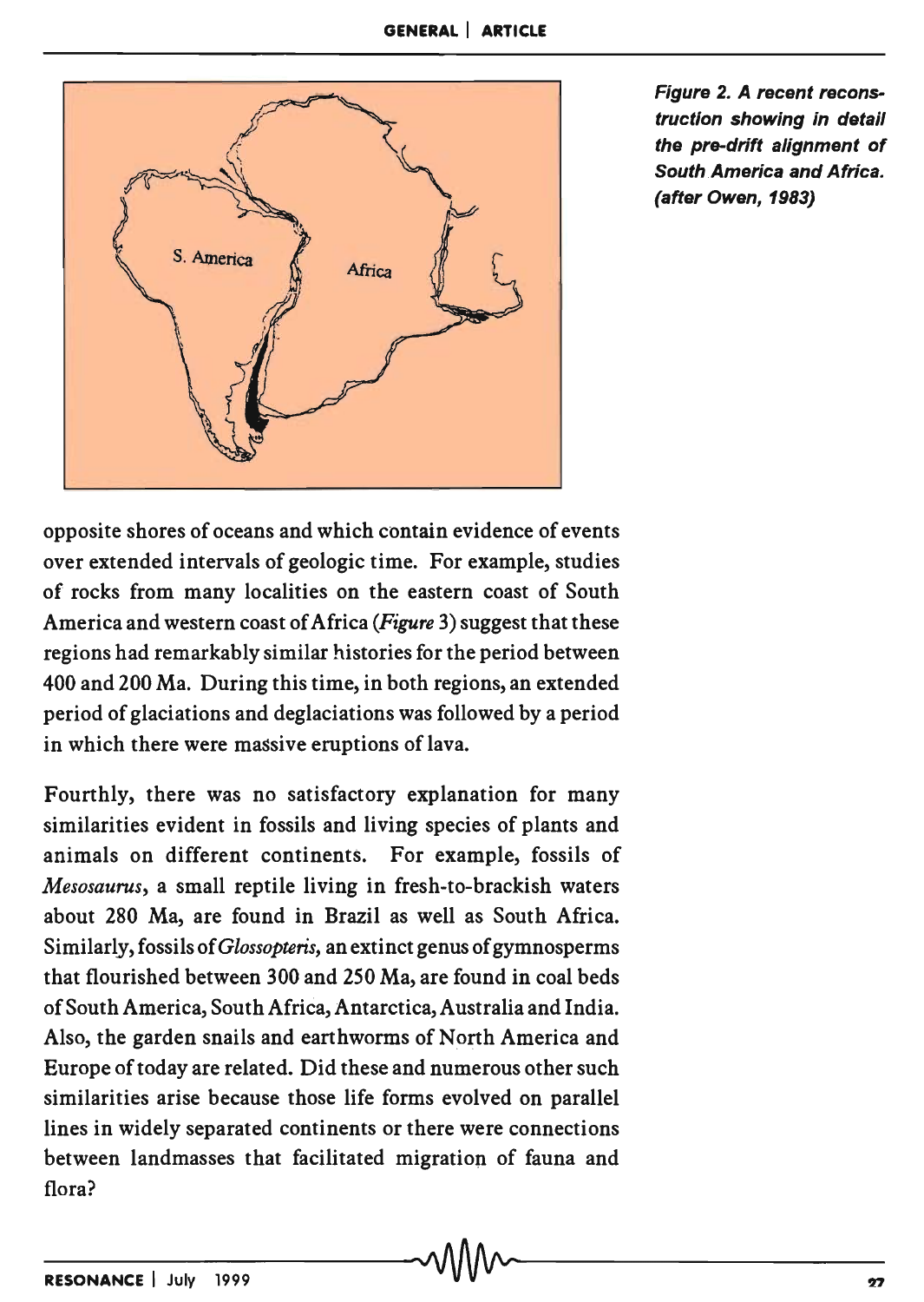Figure 3. A figure showing South America and Africa in proximity. Information about the geology of the eastern andwestem coasts respectively of the two continents is added. Wegener took this figure from Du Toit andincluded it in the fourth edition of his book.



Finally, a challenging problem requiring explanation was the evidence in rocks from all parts of the globe suggesting that the climates prevailing at the times of their formation were different from the present climates at the respective sites. For example, there are vast coal deposits in Antarctica that could have originated only if that part of the continent was. covered with lush tropical forests around 300 Ma.

# Wegener's Theory of Continental Drift

Wegener started toying with the concept of continental drift in 1910 when, looking at a new atlas, he was impressed afresh with the remarkable similarity in the coastlines across the South Atlantic Ocean. He thought that the similarity might arise because South America and Africa were parts of the same landmass in the past and had drifted apart subsequently. In late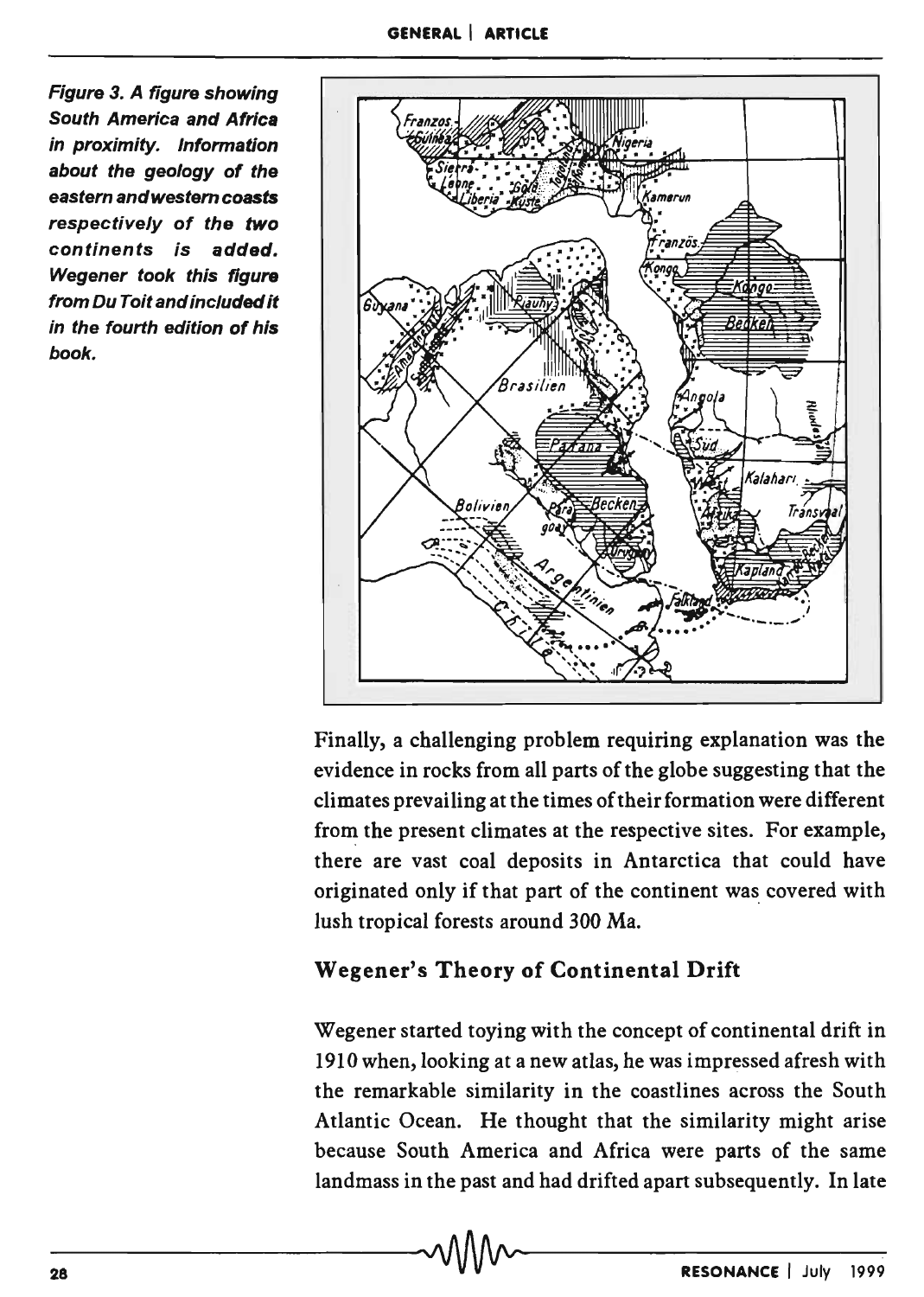1911, Wegener read about similarities in many fossils from Brazil and West Africa. He saw that these too would be explained if the two continents had been joined together in the past. Wegener collected from the published literature other lines of geological evidence, such as close similarities in rock formations, which tended to confirm contiguity of continents in earlier times. He also noted that the apparent differences between the present and inferred past climates of different lands could be explained by postulating that the continents had shifted northsouth by suitably large distances.

Wegener assumed that the earth consisted of concentric layers in which density increased with depth. Continents, forming the outermost incomplete shell, floated in the material ofthe second layer in accord with the concept of isostasy. Under the oceans, this layer occurred beneath the sediments. Sometimes the continents drifted apart, as in the case of South America and Africa, and sometimes they collided as in the case of India and Asia. The Rocky Mountains and the Andes were pushed up as the North and South American continents ploughed through the material of the second layer and the Himalaya were pushed up due to the collision of the subcontinent with the main mass of Asia.

Wegener suggested that continents drift in response to two forces. He called the first force the *Pollflucht* or *pole-flight force,*  ascribed its origin to rotation of the earth and suggested that it pushed continents from the poles towards the equator. He thought that the continents drifted east or west in response to the tidal forces of the sun and the moon. Wegener admitted that both were weak forces.

Wegener first presented his theory of continental drift publicly in a lecture on January 6, 1912. He wrote *The Origin of Continents and Oceans* dealing with the theory in 1915. The book was revised in 1920, 1922 and 1929 in response to criticisms of the theory and advances in earth sciences.

Wegener started toying with the concept of continental drift in 1910 when, looking at a new atlas, he was impressed afresh with the remarkable similarity in the coastlines across the South Atlantic Ocean.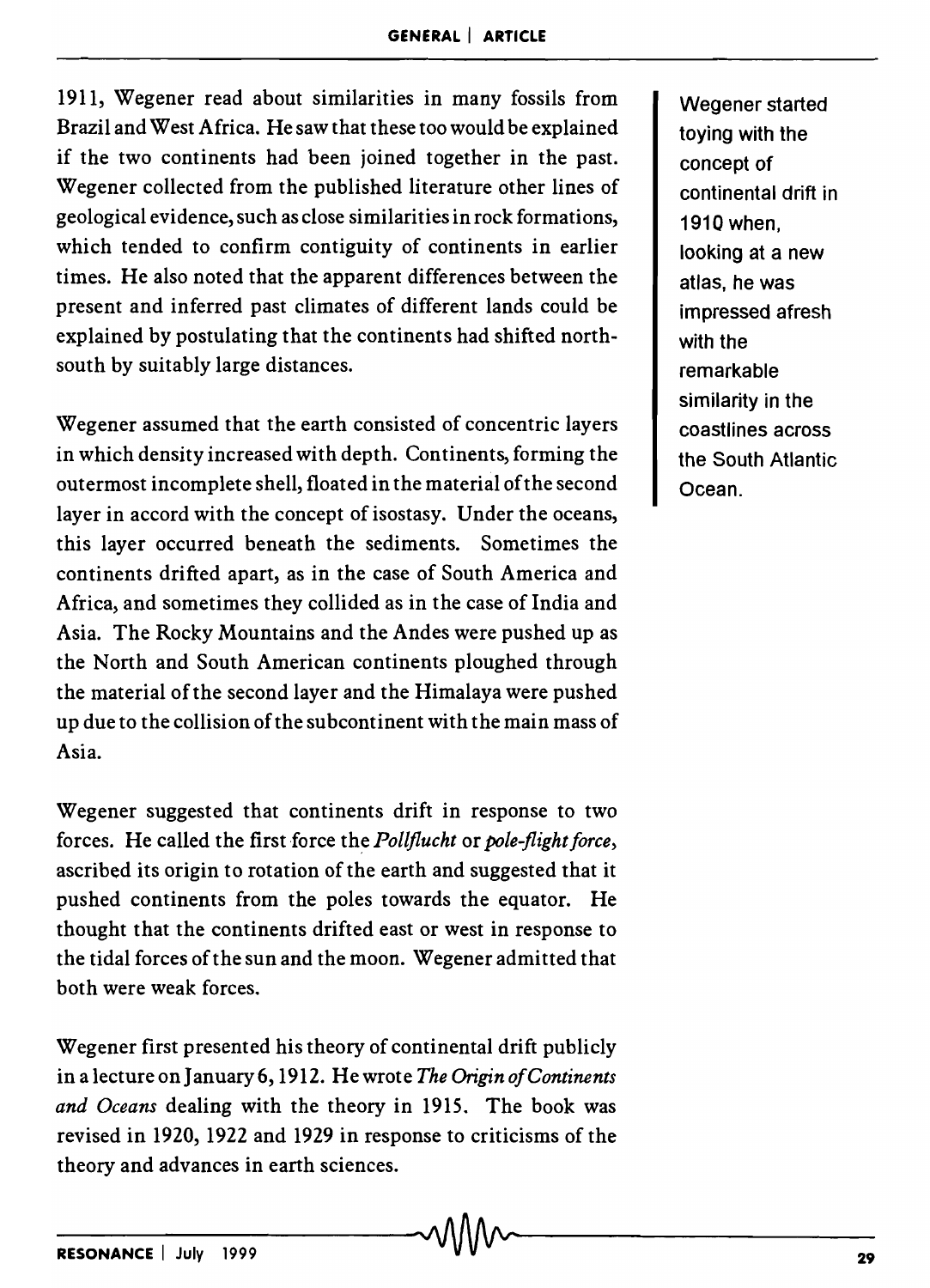Wegener used his concept of continental drift to reconstruct Gondwanaland by omitting the oceans and placing the landmasses right next to each other in the Southern Hemisphere.

# Wegener's Reconstruction of Paleocontinents

Towards the end of the nineteenth century, many geologists inferred from fossil evidence that a major continent called *Gondwanaland* existed for several hundred million years. It was made up of parts of the present 'India, Australia, Antarctica, Africa, South America and the intervening oceans. It was suggested that these landmasses became separated when the intervening continental areas sank to form the present Indian and South Atlantic oceans ca 120 Ma.

Wegener used his concept of continental drift to reconstruct Gondwanaland by omitting the oceans and placing the landmasses right next to each other in the Southern Hemisphere. He reconstructed similarly a northern paleocontinent called *Laurasia* and suggested that Gondwanaland and Laurasia too were joined once in a single super continent called *Pangea.* 

Wegener sought to bring precision in his reconstruction of paleocontinents. He not only matched the similar coastlines of continents but also tried to ensure that localities with exposures of similar rocks as well as similar fossil occurrences on the two continents were contiguous to each other after reconstruction *(Figure* 3). The importance of these exertions may be gauged from the following analogy. Take two identical sheets of paper, one blank and the other with intelligible printed text. Let the sheets be torn to pieces. We may be able to reconstruct the two sheets by putting the respective pieces together carefully. However, our faith in the reconstruction of the printed sheet will be greater if the reassembled text makes sense again. The reconstruction of a paleocontinent carries conviction if the geology and geophysics of the reunited lands make sense. See *Box* 1 on Wegener's views about the position of India in such reconstructions.

## The Response from Earth Scientists

The immediate response of earth scientists to Wegener's theory was not favourable. One possible explanation could be that it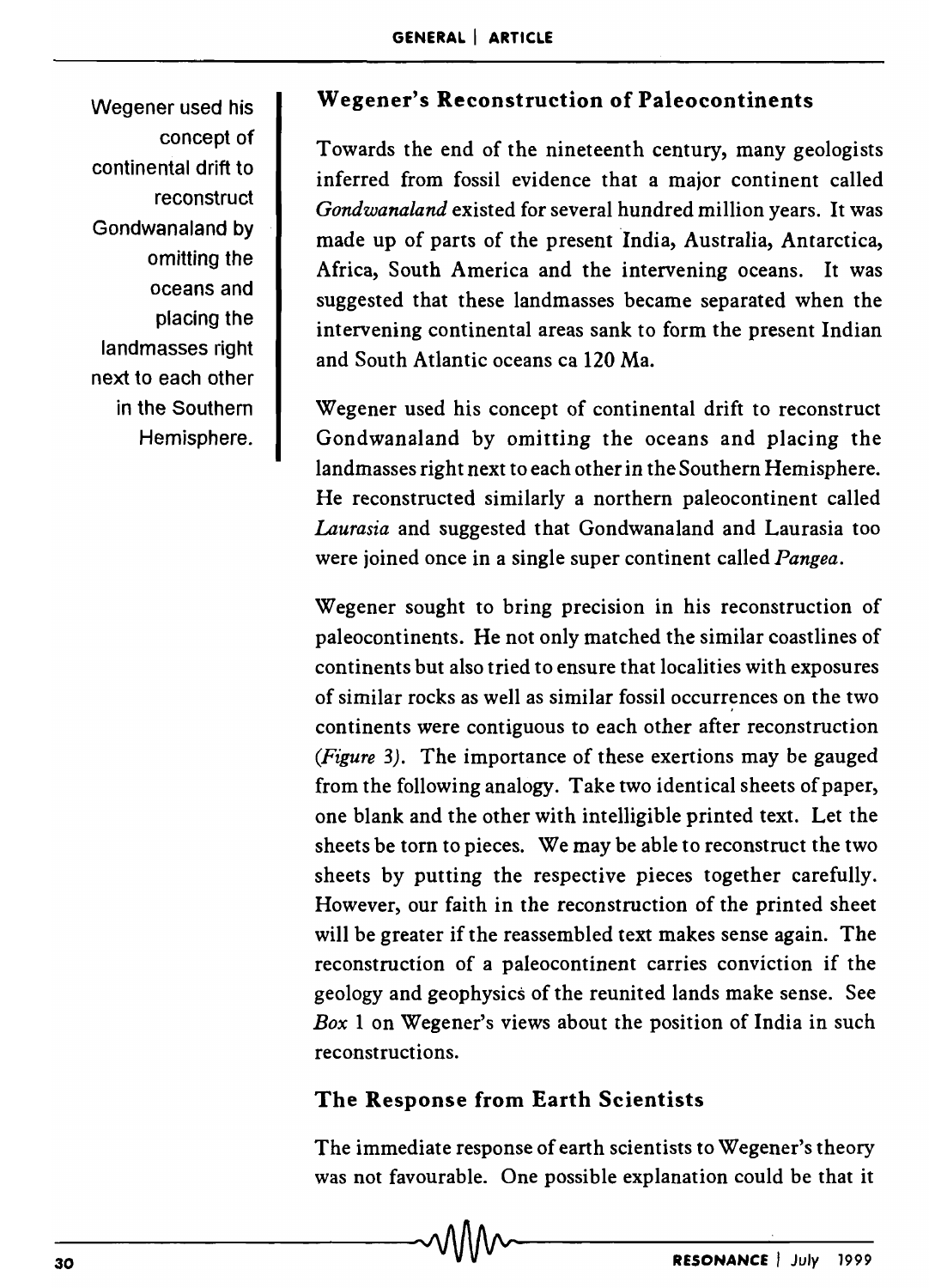#### Box 1. The Drift of the Indian Subcontinent

Wegener's Reconstruction: Wegener, in his reconstruction of the Gondwanaland, placed the Indian subcontinent between Madagascar and Australia on the following basis. All three have regions of high, undulating, plateau country composed of gneissic rocks. The east coast of Madagascar and the west coast <?fIndian peninsula are remarkably straight, and basaltic lava flows occur near the north ends of the linear coastal segments. Similarly, the eastern coast of the Indian peninsula and the western coast of Australia have matching shapes. Narrow, low-lying belts of comparable sedimentary rocks occur along these two coasts. There are similar coal deposits in the Godavari and Irwin river valleys. Also, there are similarities among fauna of India, Australia and Madagascar. Finally, all the southern continents and the Indian peninsula experienced cold climate and were glaciated during 250-300 Ma. However, apart from India, none of the northern continents was glaciated in this period.

Recent computer based reconstructions of Gondwanaland place Antarctica instead of Australia along India's eastern margin *(Figure 1)* 

Evidence from the Magnetic Field in the Indian Ocean: Ship borne magnetometers have been used to obtain a detailed picture of the earth's magnetic field in ocean covered areas. The data, when interpreted in light of the seafloor spreading hypothesis and the phenomenon of thermo remnant magnetisation (TRM), can help in reconstructing a detailed chronology of events for the break up of a paleocontinent into two fragments, the gradual drift of the fragments away from each other and concomitant opening of an intervening ocean basin as well as any subsequent changes in the speed oftheir drift.

Thus, such observations of the Indian ocean reveal that the eastern part of Gondwanaland, comprising Madagascar, India, Antarctica and Australia, separated from the western part consisting of Africa and South America at about 200 Ma. India separated from Antarctica and Australia ca 127 Ma. Australia also started moving north at 45-50 Ma. India collided with Eurasia at about 35 Ma. Subsequent interactions of Eurasia and India led to the rise of the Himalaya.

GPS Results: Today, satellite-based GPS observations indicate that India is moving northward at 55- 60 mm per year relative to an earth fixed coordinate system but only at 35-40 mm per year relative to a point, e. g., Kathmandu, in the Himalaya. Many earth scientists suggest that the difference in the two rates arises because India is slipping under the Himalaya at about 20 mm per year. This is consistent with seismological data from the Himalaya, gravity data from the Himalaya and Tibet, as well as the results of PROJECT INDEPTH; a controlled-source seismic study of the deep crust carried out ca 1992 in Tibet and the Nepal Himalaya. It is also consistent with available results on balanced geological cross-sections of the Himalaya.

However, the GPS evidence notwithstanding, the idea of the drift of the Indian subcontinent is still not acceptable to all earth scientists.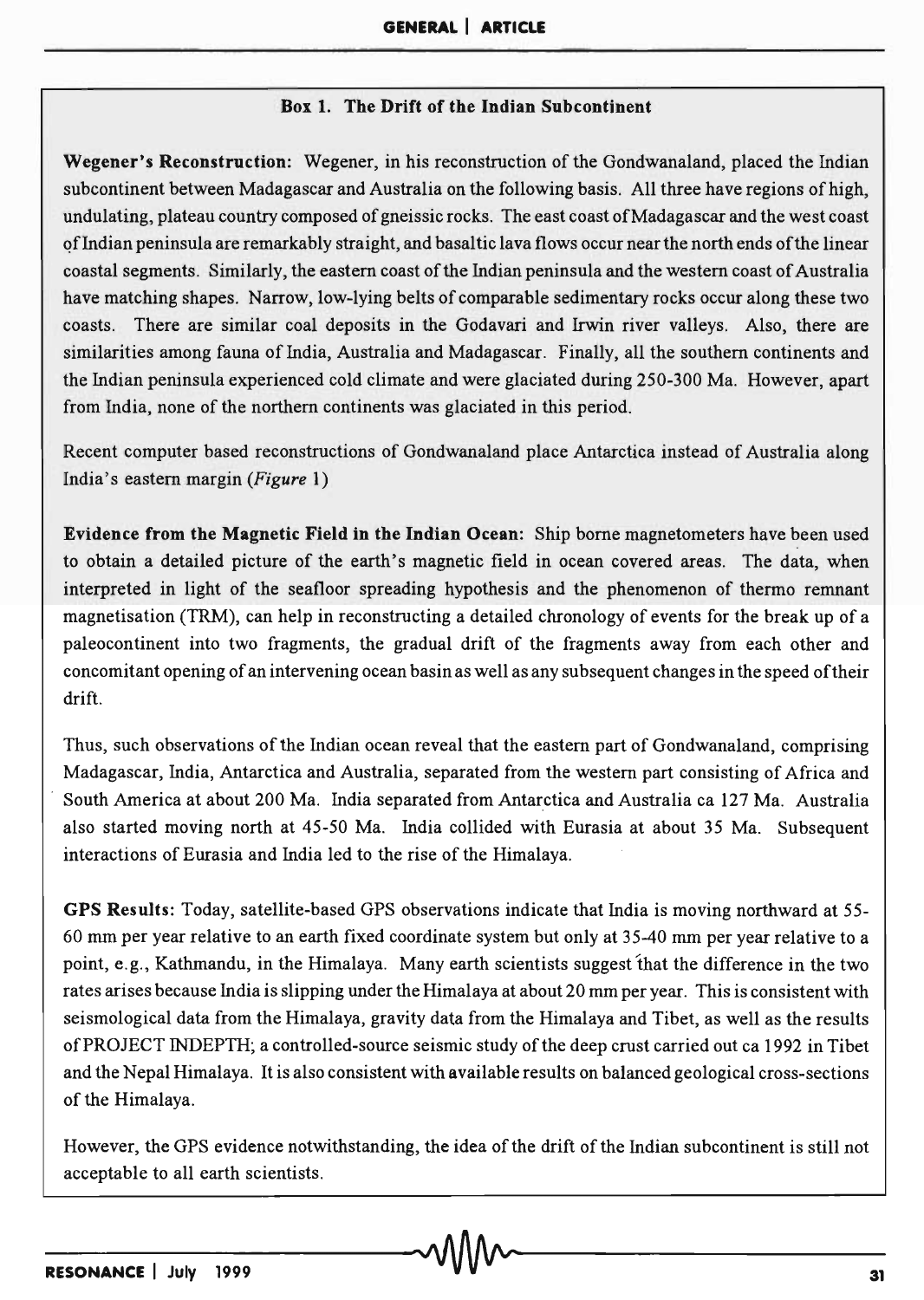Wegener's theory was not favourable. One possible explanation could be that it challenged the then prevalent notion of fixed continents.

challenged the then prevalent notion of fixed continents. It is appealing to compare these events in the history of earth sciences to the events that unfolded following the publication of the Copernican theory of the solar system. One geologist wrote in 1928 that, "if we are to believe in Wegener's hypothesis we must forget everything which has been learnt (in geology) in the past 70 years and start all over again". Opponents of Wegener's theory stressed that the forces suggested for continental drift were inadequate. They also sought scars that ought to exist if the drifting continents plough through the ocean floor. There were numerous other objections on details. Researchers from different subdisciplines of geology noted limitations and contradictions in specific data cited by Wegener in support of his theory. For example, the discovery of *Glossopteris* fossils in many parts of Asia outside India means that they may not be exclusive to the postulated southern continent of Gondwanaland as suggested by supporters of continental drift. It was pointed out that while Wegener's reconstructions of paleocontinents can explain many similarities in rocks and fossil occurrences on now dispersed continents, they lead in other cases to incongruous juxtapositions of geological features. A few rejected the theory merely because they held that Wegener, not being a geologist by training, was unaware of the nuances of geological fieldwork and was meddling in topics outside his areas of competence.

# Wegener's Response

Convinced of its strength and tolerant about the limitations of his theory, Wegener sought to silence his critics by securing evidence that continental drift is occurring even today as it had occurred in the past. He focused on determining whether Greenland is presently stationary or has a westward motion away from Europe. One way to check this is by examining successive longitude observations in Greenland and nearby islands. Wegener found that longitude measurements on Sabine Island near Greenland between 1823 and 1907 indicated apparent cumulative westward shift of9S0 m at an average rate of about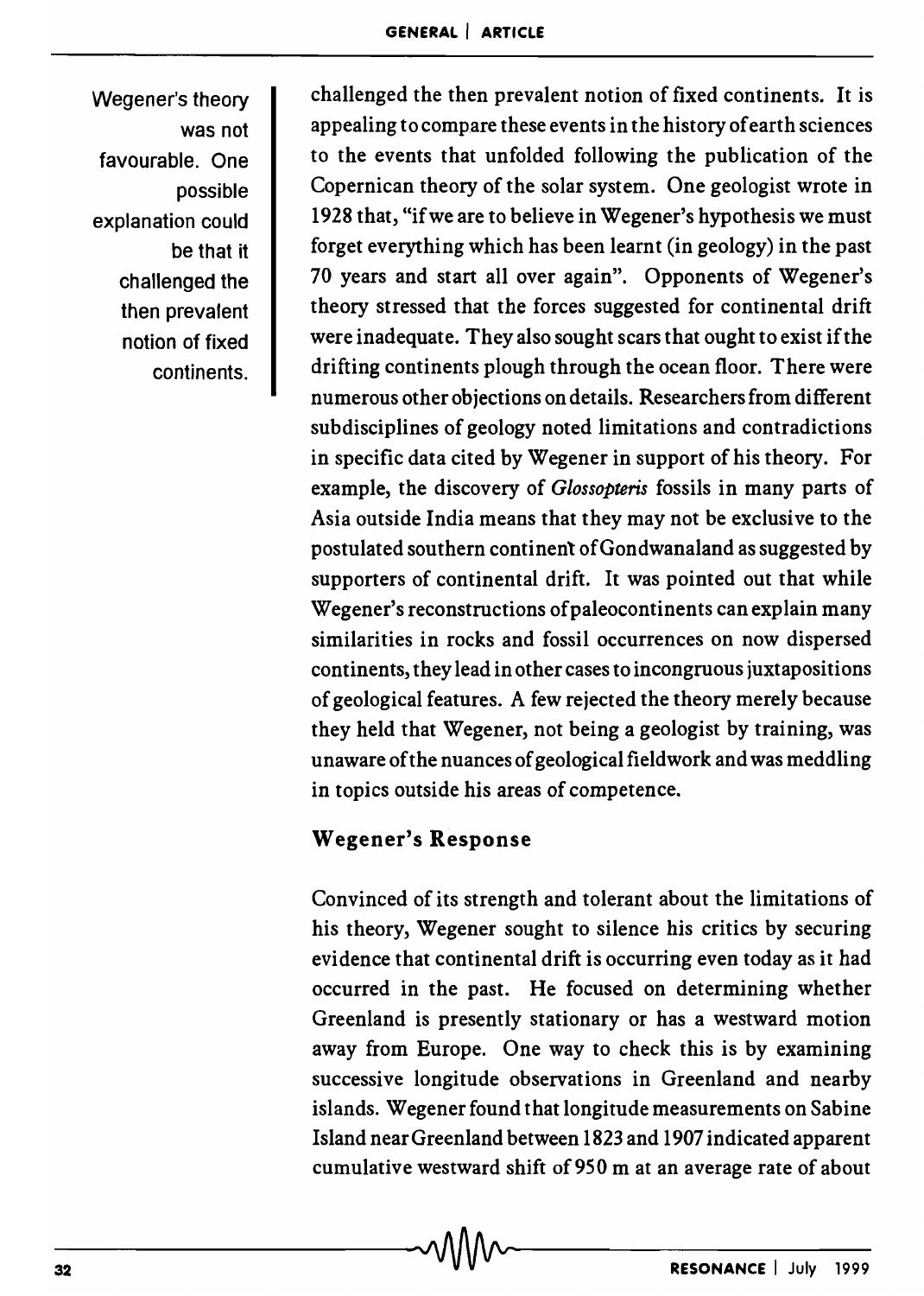11m per year. He admitted that the measurements were inexact and may not have been made at exactly the same spot.

Wegener recalled in the 1929 edition of his book that longitude measurements using radio transmissions of precise time yielded in 1922 a value of 3 h 24 m 22.5  $\pm$  0.1 s west of Greenwich for Kornok, Greenland. This value may be converted to the more familiar degrees of longitude using the well-known factor of 4 minutes of time difference per arc degree oflongitude difference. The observations were repeated in 1927 at the same spot using an even better technique and yielded a value of 3 h 24 m 23.405 ± 0.008 s west of Greenwich. The cumulative increase of 0.9 s in west longitude was nine times the mean error of observation. It implied westward drift of Greenland at 36 m per year. Wegener saw in this a vindication of his theory. He wrote, "... *Interest is now transferred from the question of the basic soundness of the theory to that of the correctness or elaboration of its individual assertions."* 

The rates of the order of ten metres per year and more estimated by Wegener are two orders higher than the current estimates.

# Continental Drift Idea Through the 1930s and 1940s

Earth science community at large was not moved by Wegener's longitude data. During the 1930s and 1940s only a handful of enthusiasts kept faith in the idea of continental drift, and most of them had worked in the Southern Hemisphere. Alex du Toit was the foremost geologist among this group. Keeping in mind the criticism of Wegener's geological evidence for drift, he identified 17 tests on exposed rocks to establish pre-drift contiguity among the now separated landmasses. Arthur Holmes was among the few geologists from the northern hemisphere to champion this idea in that period. One of his major contributions was to suggest that continental drift could be driven by convection in the earth's mantle.

# Paleomagnetic Studies

During the late 1940s and 1950s, study of the weak magnetisation

Earth science community at large was not moved by Wegener's longitude data.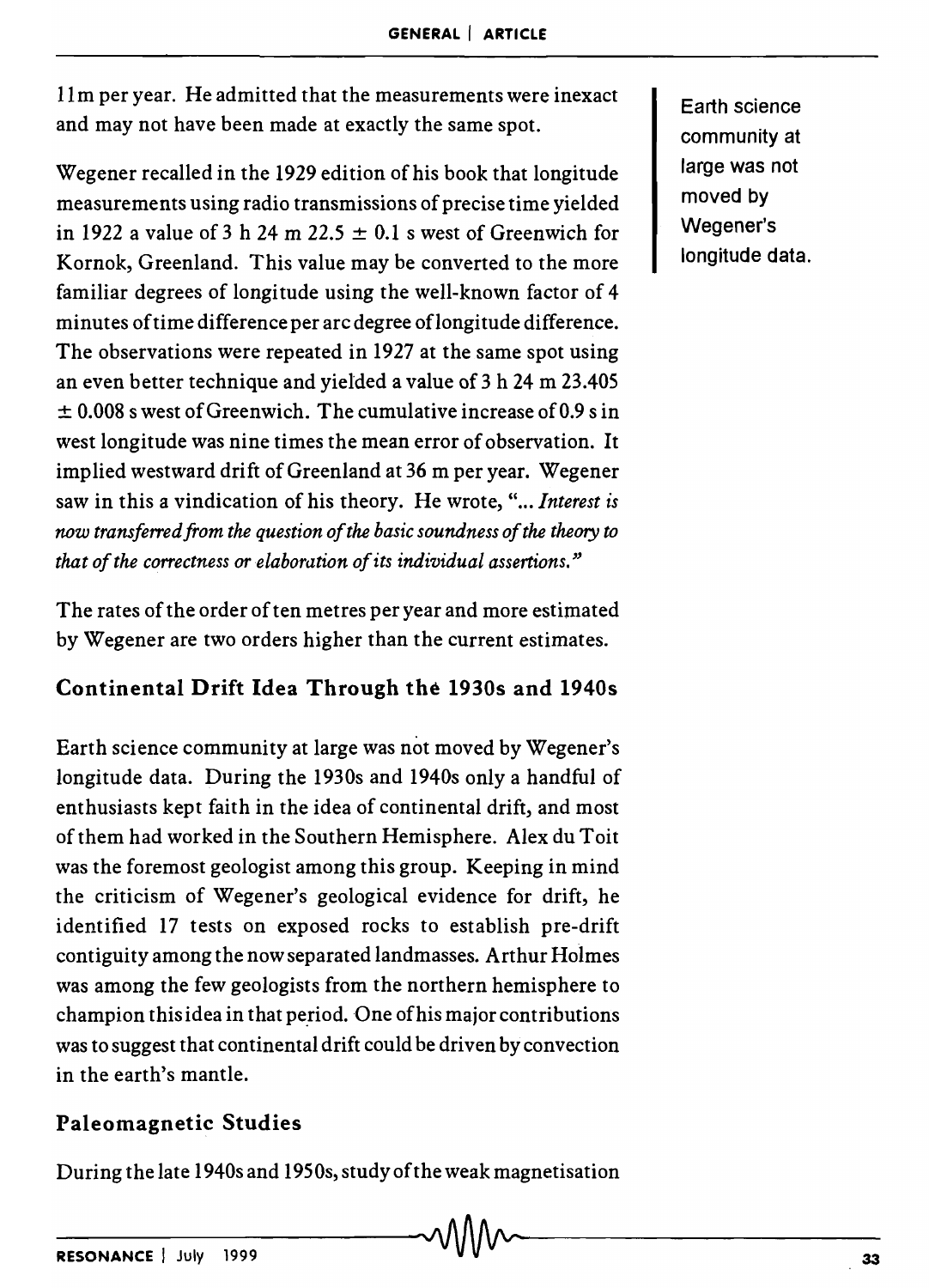One of Holme's major contributions was to suggest that continental drift could be driven by convection in the earth's mantle.

exhibited by most rocks developed from an interesting scientific diversion into a rigorous subdiscipline of geophysics with far reaching geological implications. Paleomagnetic studies or the studies of earth's magnetic field in the past based on magnetic measurements on rocks and ocean sediments, are an important component of this subdiscipline.

Briefly, the vast majority of the minerals making up the rocks of the earth's crust show paramagnetic or diamagnetic behaviour and can be magnetised only weakly. The most important exception is magnetite (Fe<sub>3</sub>O<sub>4</sub>) which shows ferrimagnetic, a variant of ferromagnetic, behaviour and can be magnetised strongly. It retains the magnetisation even when the external inducing magnetic field has disappeared. The ferrimagnetic behaviour of magnetite grains changes to paramagnetic behaviour when they are heated to a characteristic temperature of 580°C called the Curie point of magnetite. Most rocks are weak magnets because they contain magnetite grains in small percentages and the grains are well dispersed.

Igneous rocks acquire thermo-remnant magnetisation (TRM) in the prevailing direction of the earth's magnetic field when, during their cooling from the molten state, the temperature falls below 580°C. Sedimentary rocks acquire depositional remnant magnetisation (DRM) because the magnetite grains in sediments align in the direction of the earth's magnetic field prevailing at the time of their deposition under water. Finally metamorphic rocks too acquire TRM consistent with the earth's magnetic field at the time when they last cooled below 580°C.

Through suitable measurements on rock samples, we can infer the directions of the earth's magnetic field at the sampling sites at the times the rocks acquired their respective remnant magnetisations. As a result of the experimental procedures in use, such estimates of directions are 10000 year averages. It has been surmised from Gilbert's time in the 17th century that the magnetic field of the earth is essentially dipolar and at present the axis of the geomagnetic dipole is inclined at about 11° with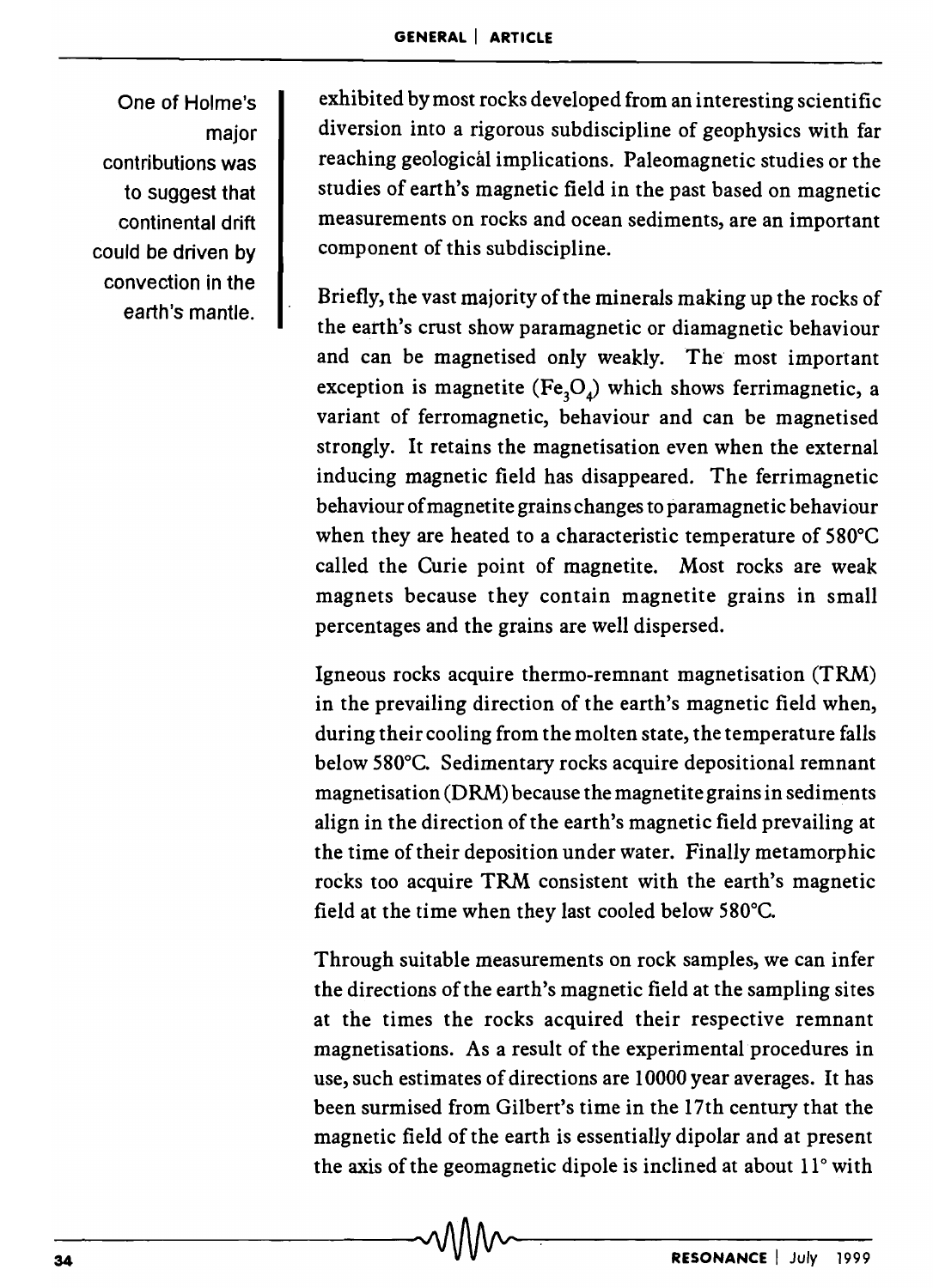the axis of earth's rotation. Also this field is subject to secular variation with time. It has been inferred from measurements and is now a basic tenet of paleomagnetic studies that, averaged on the time scale of 10000 years, the axis of the geomagnetic dipole coincides with the axis of rotation. This is the so-called *axial dipole hypothesis.* It helps us to estimate the latitude (f) of the sampling site at the time the rocks in question acquired their remnant magnetisation. The formula is

$$
\tan f = (\tan D)/2,
$$

where  $D$  is the measured paleomagnetic angle of dip at the site. The importance of paleomagnetic measurements on rock samples increases many fold when absolute ages of the samples are also determined using techniques based on radioactivity. If rocks of different geologic ages collected from a single geographic location on a continent yield different estimates of ancient latitude then we may conclude that the position of the continent relative to the earth's axis of rotation has changed with time. Concerted efforts have been made to interpret such measurements on rocks from different sites of different continents. It turns out that the theory of continental drift provides a simple and consistent explanation for these paleomagnetic results also.

Thus by the early 1960s, thanks to paleomagnetic studies, the outlook for the idea of continental drift was better than it had ever been.

## The Moving Seafloor

The discussion so far has revolved around the evidence obtained from continental areas. Exploration of the seafloor had been in progress at a slow but gradually accelerating pace during the nineteenth century and the first four decades of this century. There was a rapid increase in geological and geophysical exploration of the seafloor after the Second World War. Hess suggested in 1958 that seafloor too may be in motion and, in fact, it may be carrying the continents with it. He gave his idea the sobriquet of *geopoetry* partly to muffle criticism from the hordes

It turns out that the theory of continental drift provides a simple and consistent explanation for these paleomagnetic results.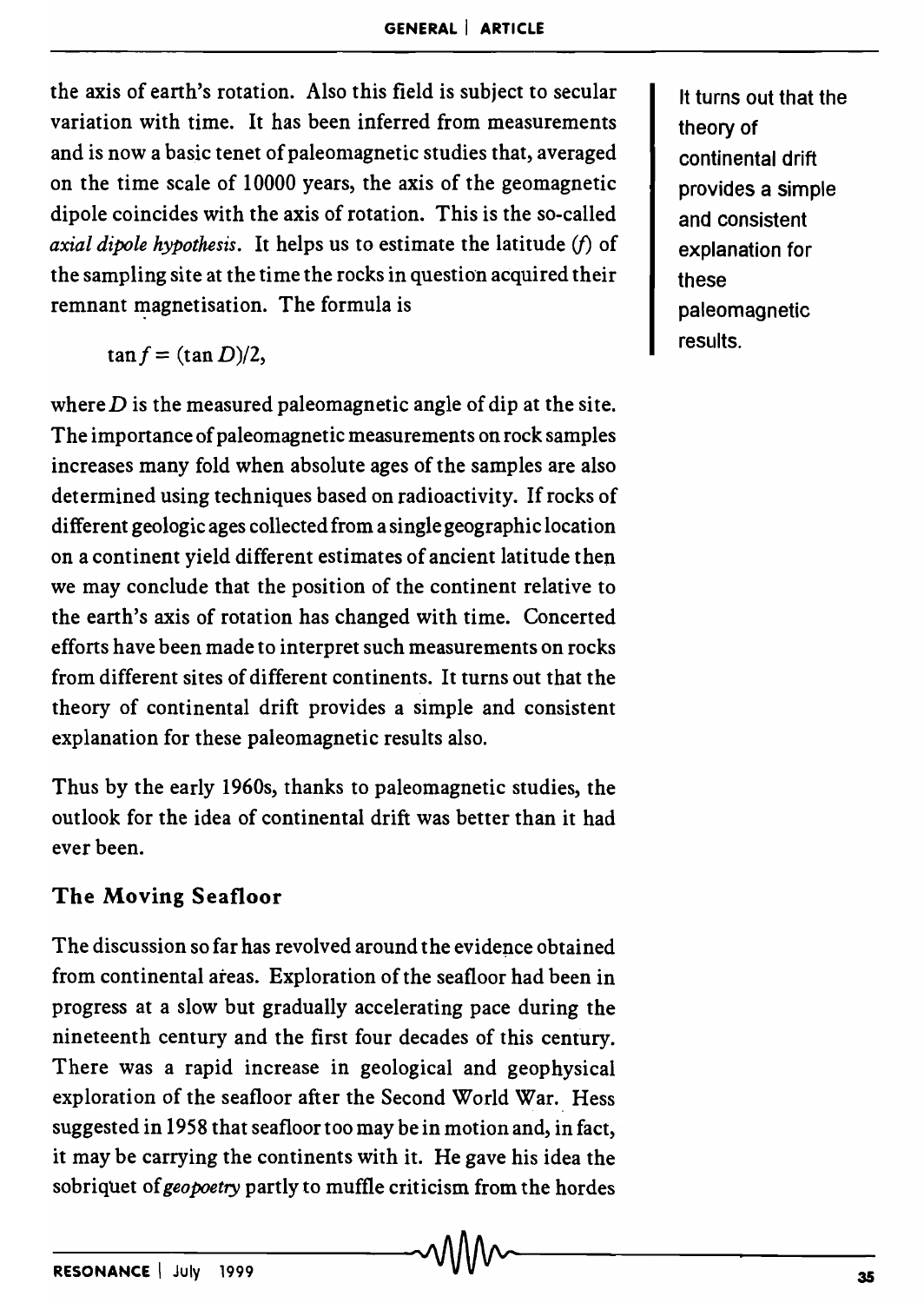Hess suggested in 1958 that seafloor too may be in motion and, in fact, it may be carrying the continents with it.

opposing the theory of continental drift. Hess's idea explained neatly why the drifting continents did not leave any scars on the seafloor. It also shifted the spotlight from the mechanism of continental drift that had bothered Wegener greatly. In time, Hess's geopoetry became known as the seafloor spreading hypothesis.

# Plate Tectonics Version of Continental Drift

The concept of continental drift and the seafloor spreading hypothesis were incorporated in the theory of plate tectonics proposed in 1968. It is assumed in this theory on rheological considerations that, down to a depth of about 700 km, the earth may be divided into a lithosphere and an asthenosphere. The lithosphere comprising the earth's crust and upper mantle has variable thickness of up to about 200 km. The material of the lithosphere can support and transmit non-hydrostatic stresses of a few hundred MPa, or a few thousand atmospheres, for long periods of time. On the other hand, the material of the asthenosphere exhibits creep and viscous flow when subjected to non-hydrostatic stresses on the time scale of 1000 to 10000 years and longer. Thus convection currents can occur in the asthenosphere on such time scales.

The lithosphere is divided into a number of large and small plates. Their boundaries have been demarcated by considering the geographic distribution of earthquake epicentres and hypocentres. Most lithospheric plates span continental areas as well as portions of the seafloor. The plates are in relative motion constantly due to convection currents in the asthenosphere. Plates diverge from each other above the rising limbs of adjacent convection cells and converge towards each other over their descending limbs. They slide past each other horizontally along transform faults.

According to the theory of plate tectonics, the continents drift because the lithospheric plates of which they are parts are moving. The inferred speeds of different lithospheric plates,<br>  $\sqrt{\frac{1}{2}}$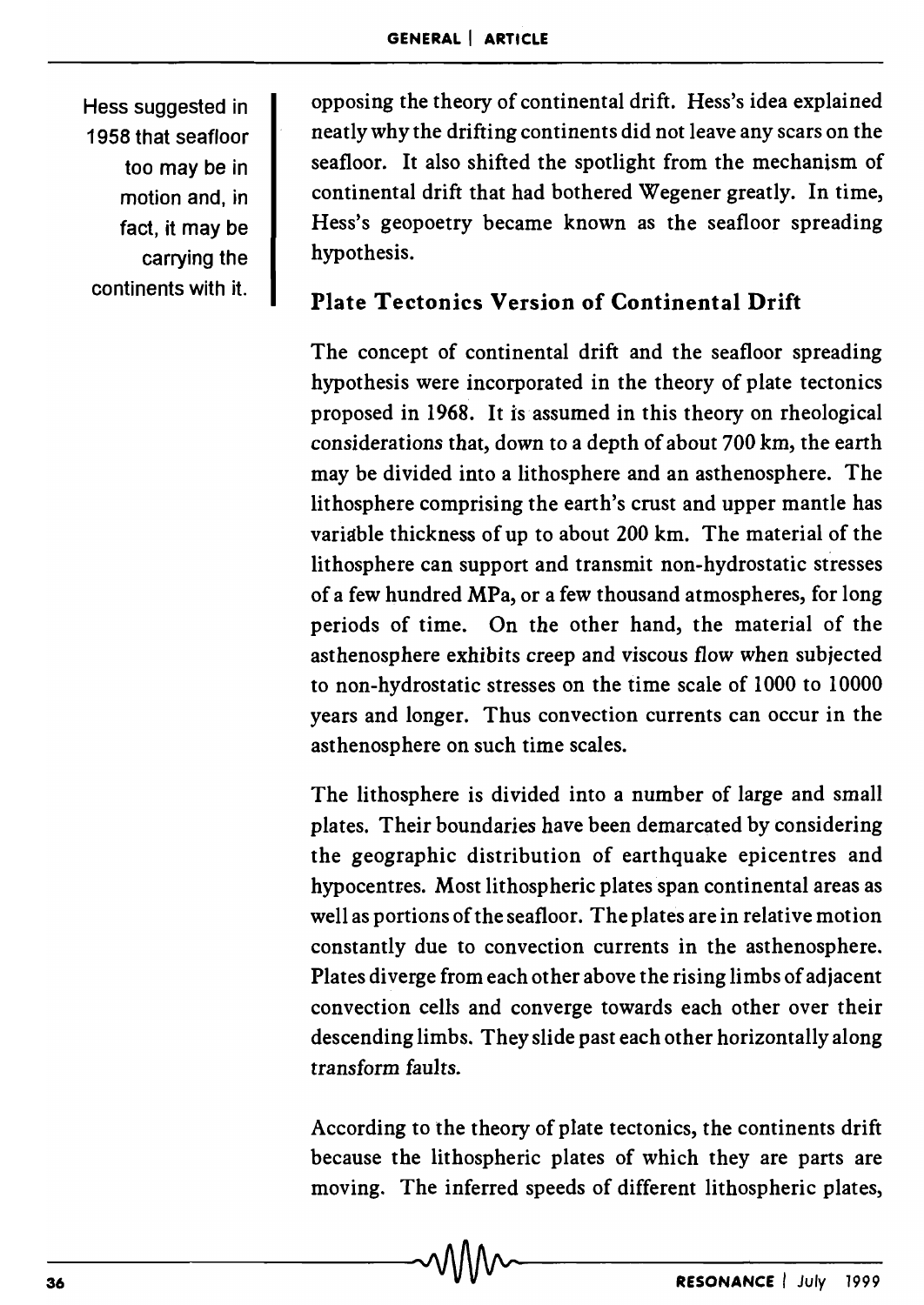and thus also of the continents 'drifting' with them, are in the range of 2 to 15 cm per year. See *Box* 1 for plate tectonics based chronology for the drift of the Indian subcontinent.

# Antiquity of Continental Drift

Wegener visualised that there was only one phase of continental drift. It began with the break up of Pangea and is still continuing. Tell tale signs in rocks have been deciphered, within the plate tectonics framework, to conclude that continents have been coming together and then fragmenting and drifting apart for billions of years. Only, as we move back in time, it gets more and more difficult to be specific about these continental motions.

# Philosophical Implications

In an erudite but extremely readable monograph entitled *Drifting continents and shifting theories,* Le Grand suggests that a thorough historical analysis of the idea of continental drift can provide valuable insights into the practice of science generally. He finds that the events leading up to the plate tectonics revolution of 1968, including the above developments related to continental drift, do not conform to Kuhn's definition of a 'scientific revolution' as a convulsive replacement of one world-view with another. This is because, in his opinion, until that time, there never was a single overriding world-view in geology. Le Grand feels rather that these events and developments conform more closely to Laudan's view that a 'scientific revolution' occurs when a new research programme is formed which has a high initial rate of progress such that scientists subscribing to competing research programmes can no longer ignore it.

# The Plate Tectonics Bandwagon

Some support for Laudan's view comes from the fact that the number of earth scientists subscribing to the theories of plate tectonics and continental drift indeed increased dramatically after 1968. The converts were vociferous about the virtues of their new faith. This prompted Scharnberger and Kern to write

According to the theory of plate tectonics, the continents drift because the lithospheric plates of which they are parts are moving.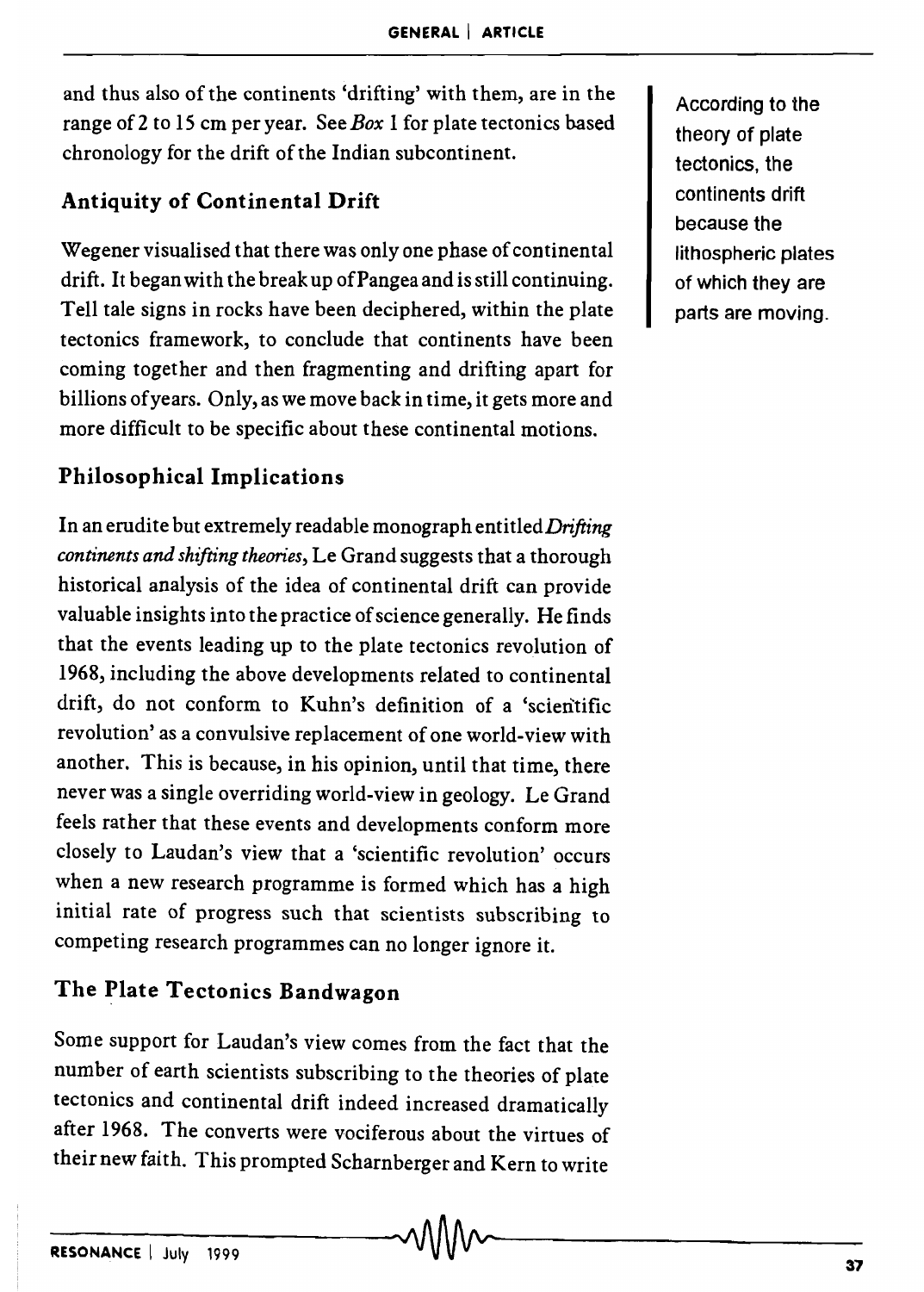"....And I believe in Continental Drift...: which proceedth from Plate Tectonics and Sea-Floor Spreading; which with Plate Tectonics and Sea-Floor Spreading together is worshipped and glorified; which was spake of by Wegener...(sic)" The Geotectonics **Creed** 

'The Geotectonics Creed' in 1972. The first tenet of this creed begins with "1 *believe in Plate Tectonics Almighty, Unifier of the Earth Sciences, and explanation of all things geological and geophysical*  :...". The tenet relevant to continental drift reads in parts as follows. ".... *And I believe in Continental Drift...; which proceedth from Plate Tectonics and Sea-Floor Spreading; which with Plate Tectonics and Sea-Floor Spreading together* is *worshipped and glorifted; which was spake of by Wegener... (sic)".* 

# The Holdouts' Case Against Plate Tectonics and Continental Drift

But in the early 1970s, there were some prominent earth scientists, such as Beloussov in Russia, and their spokesmen, such as the two Meyerhoffs in USA, who rejected the very possibility of plate tectonics and continental drift. Storetvedt's 1997 book, reviewed in *Current Science* recently, is in the same vein.

Briefly, the holdouts not only retain the earlier criticism of Wegener's theory but, with time, have acquired new ammunition also. Thus, some quantitative analyses since the 1940s suggest that the similarities in fossil and living species on the drifted continents are not statistically significant. The dissenters have identified geological features on continents and the seafloor, which suggest to them that continents could not possibly have moved. Recent detailed geological maps of individual countries and whole continents, detailed physiographic maps of the seafloor and images of the earth taken from satellites provide fertile ground for collecting such details.

Paleomagnetic measurements rejuvenated the concept of continental drift. But some earth scientists have persistently expressed reservations about magnetic measurements on rocks. For example, Jeffreys was instructed in the physics laboratory ca 1909 to handle a bar magnet with care lest it lost its magnetisation. Thus how coutd he accept results from magnetic measurements on samples that had to be hammered and battered before they could be plucked from their sites in rock exposures and taken to the laboratory?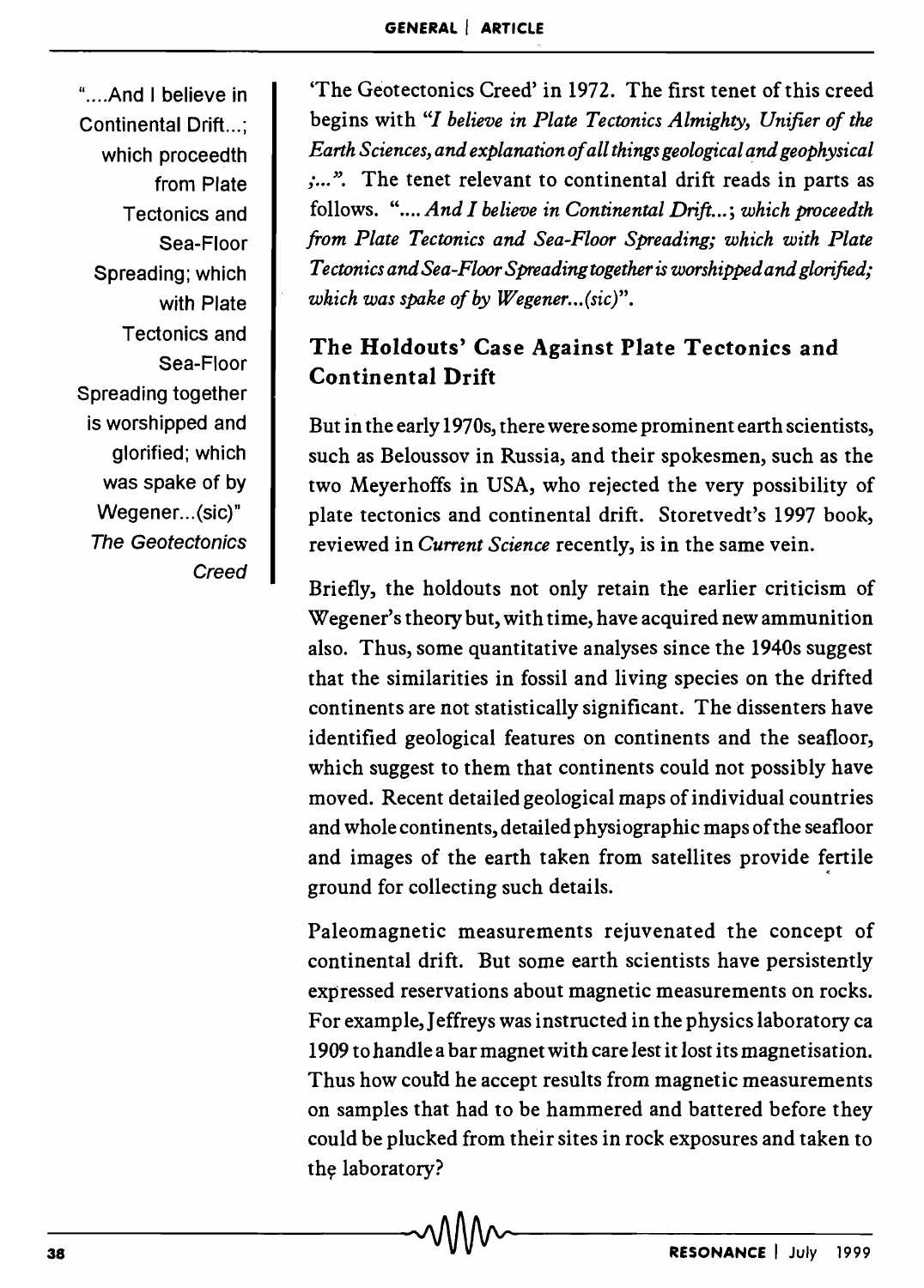Ship-borne measurements of the geomagnetic field in oceanic areas, when interpreted in light of the seafloor spreading hypothesis, help us to reconstruct virtually a running log of how two continents may have drifted apart (see *Box* 1). The critics, notably the Meyerhoffs, have reservations on these results also.

## Do Continents Drift or Don't They?

Confounded by his critics. on the evidence for drift in the geological past, Wegener turned to geodetic data in the form of longitude measurements around Greenland to establish that continents may be drifting today. Since then, phenomenal advances have occurred in geodetic measuring techniques. Many geodetic methods today utilise the technologies of space. They include very long base line interferometry with radio waves from distant quasars, laser ranging and the GPS. All yield highly precise and repeatable measurements. GPS measurements are with reference to a global coordinate system rotating with the earth. They leave little room to doubt that continents and the seafloor are astir in response to plate tectonic forces. Not only are the continents moving horizontally relative to the earth's rotational axis but also relative to each other. The continents are also deforming with themselves. This helps to explain intracontinental earthquakes, such as at Latur and Jabalpur, in plate tectonic terms. The evidence should get better in the next few years as the geodetic technologies improve and the errors of observation dwindle in comparison with the signals represented by annual rates of continental displacements relative to the earth's fixed coordinate system.

These present day geodetic observations by themselves are no proof that continental drift and seafloor spreading occurred in the past. The best course is to interpret the evidence in rocks objectively. But both, those who suggest continental drift and those who reject it, accuse each other of being selective in citing evidence, which suits their respective purposes.

It is not outside the realm of possibility, but still it would be surprising, if continental drift did not occur in the past and has Ship-borne measurements of the geomagnetic field in oceanic areas, when interpreted in light of the seafloor spreading hypothesis, help us to reconstruct virtually a running log of how two continents may have drifted apart

#### GPS

measurements leave little room to doubt that continents and the seafloor are astir in response to plate tectonic forces.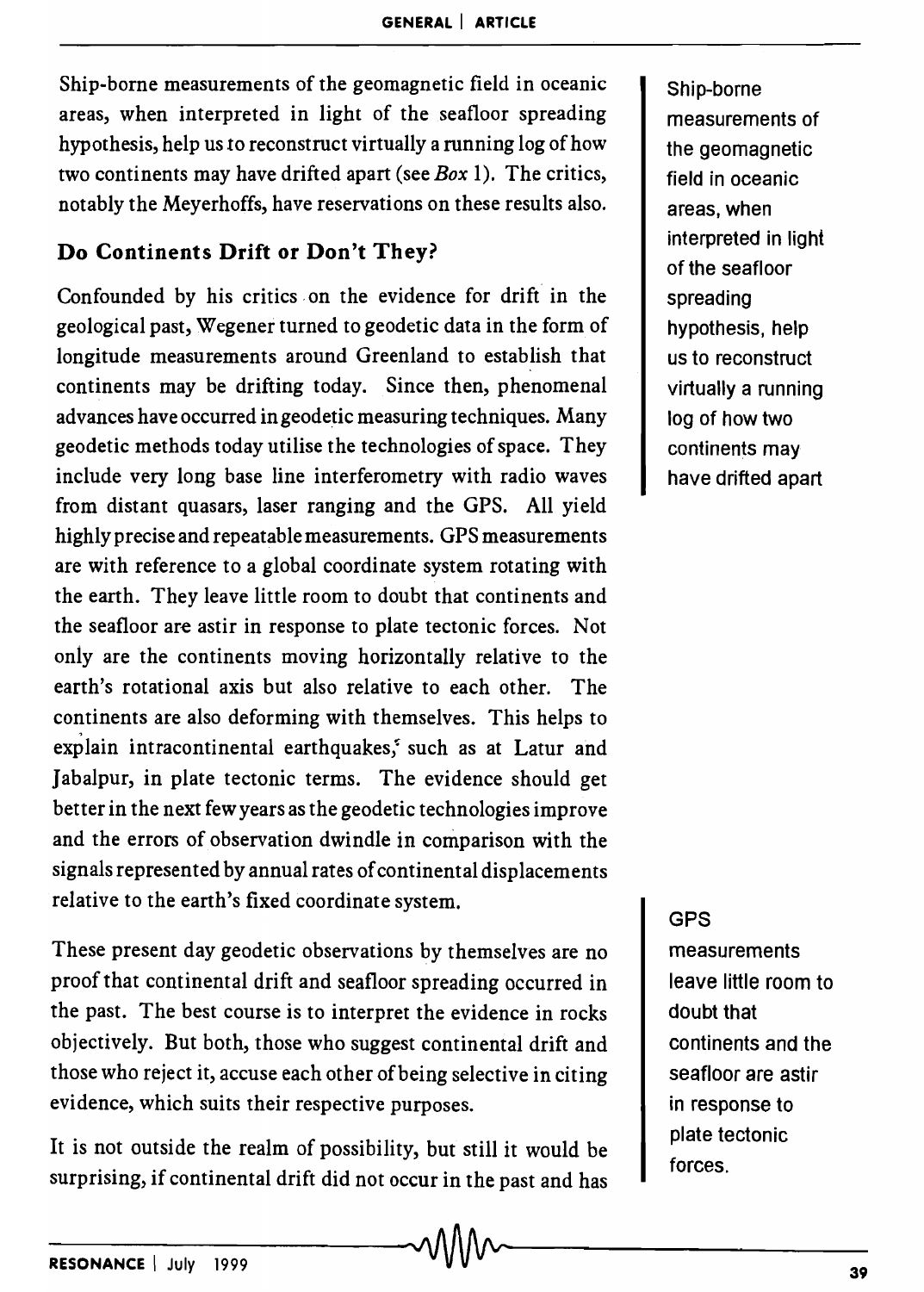started in our own times. In fact, we may use the inductive principle of uniformitarianism to assert that continents drifted in the past just as they do today. Those who abhor that principle may still permit that continental drift may have proceeded at different rates in the past but proceed it did.

Finally, the relativistic paradigm of physics precludes absolute rest anywhere in the Universe. Thus, may we insist on an absolute fixity of continents on the earth?

According to Le Grand, the theory of continental drift was the first attempt at a truly global theory in earth sciences. The theory of plate tectonics, based on a vastly enlarged data set, represents the actual culmination of that initial effort. We may hope that future advances based on an even broader database will meet the objections of those who still oppose the concept of continental drift. See *Box* 2 also.

## Conclusion

In retrospect, it was an important day in 1912 when Wegener proposed his theory. Le Grand views the subsequent developments related to the idea of continental drift as the stuff of myth and legend. In one inspired paragraph, he equates· continental drift with Cinderella, and its critics with her vain stepsisters. He compares the geophysicists of the 1950s and early 1960s with Cinderella's Fairy Godmother who waved the Magnetic Wand (sic). Cinderella went to the Ball and married the Prince represented by the seafloor spreading hypothesis and the plate tectonics theory.

The history of science is replete with instances where ideas popular in one period were discarded subsequently. Thus I cannot end in the normal style of fairy tales by saying, "The idea of continental drift lived happily ever after". Changes may be anticipated. How and when, I can't say. But, as of now, GPS results provide a reasonable basis to infer that continents drift and all other earth sciences observations may be reconciled in light of this fact.

According to Le Grand, the theory of continental drift was the first attempt at a truly global theory in earth sciences.